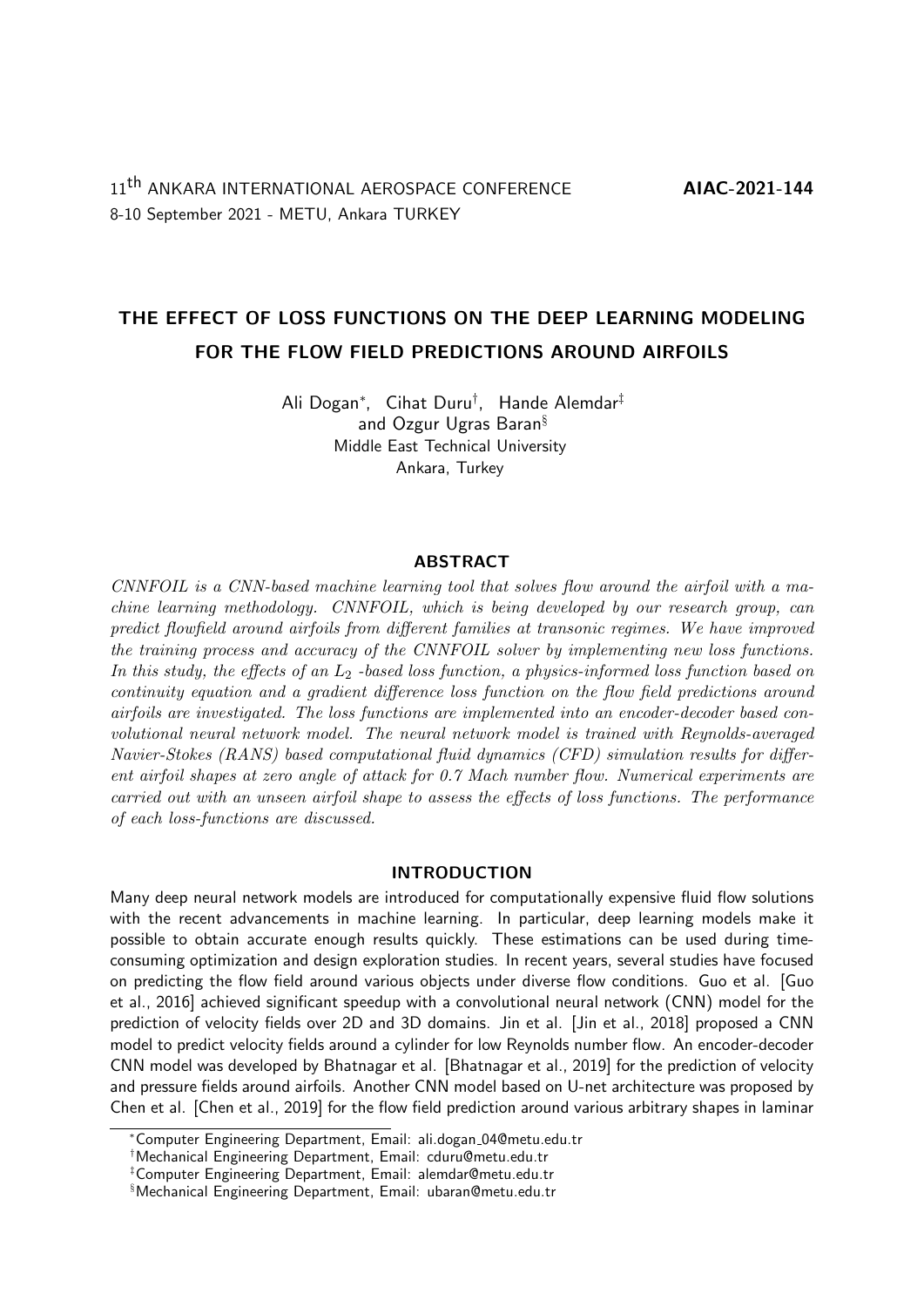flow. Several models based on generative adversarial network (GAN) and CNN were proposed by Lee et al. [Lee and You, 2019] in order to study unsteady flow field prediction around a circular cylinder. Sekar et al. [Sekar et al., 2019] studied the prediction of laminar flow fields around airfoils by utilizing both the CNN and the multilayer perceptron models. Another U-net architecture-based CNN model was proposed by Thuerey et al. [Thuerey et al., 2020] to predict flow fields around airfoils for incompressible flows. Apart from flow fields, deep learning methods are also utilized to predict airfoil lift coefficients. [Zhang et al., 2017] proposed several CNN models to predict the lift coefficient of a given airfoil shape and the flow conditions. Obtained results demonstrate that both MLP and CNN models achieve significant results in the prediction task.

Some of the proposed models use complex loss functions [Lee and You, 2019], consisting of physical law constraints or penalizing the gradient differences [Lee and You, 2019; Bhatnagar et al., 2019], whereas some models achieve comparable results using only a single  $L_2$ -based loss function [Guo et al., 2016; Jin et al., 2018; Chen et al., 2019; Sekar et al., 2019] or a simple  $L_1$  loss [Thuerey et al., 2020]. In the perspective of a deep learning practitioner, the prediction of flow fields around an object by utilizing a data-driven model is a regression problem. The main goal of a machine learning algorithm is to minimize the output of the loss function that measures the difference between the model output and the ground truth. As a consequence of the loss function minimization, the learnable parameters of the model are set optimum values. In regression tasks, bilateral loss functions such as  $L_1$  and  $L_2$  loss functions are shown to be the most suitable ones, rather than unilateral loss functions such as Hinge loss or logistic loss, which are more suitable in classification tasks [Nie et al., 2018]. In this study, we aim to investigate the implications of different loss functions in a flow field prediction task by focusing on the following non-mutually exclusive three questions:

- 1. Do models with  $L_2$ -based loss functions achieve significant improvements by combining the loss function with another?
- 2. Does a physics-informed loss function, i.e., conservation of mass, provide meaningful information to the models? Or is this implicitly embedded in  $L_2$ -based loss function?
- 3. Does penalizing the gradient differences in the flow field by a loss function, i.e., GDL, provide other benefits than edge smoothing to the model? Is it necessary to have a specific loss function in the flow field prediction problem just for this purpose?

In this study, we discuss these three questions by conducting experiments on our previously proposed encoder-decoder-based convolutional neural network model, CNNFOIL [Duru et al., 2021] for the prediction of flow fields around airfoils.

# METHOD

Numerical experiments are carried out to investigate the effect of loss functions on the flow field prediction around airfoils. Loss functions are implemented into the previously proposed model, CNNFOIL [Duru et al., 2021]. CNNFOIL is an encoder-decoder CNN model that aims to predict pressure coefficient fields around airfoils for 0.7 Mach number flow at zero angle of attack. The encoder part of the model consists of 8 convolutional layers with 2x2 filter size and a stride of 2, along with batch normalization layer and ELU (exponential linear unit) activation unit except the last layer. The decoder part consists of 8 transposed convolution operations having the same filter size and stride as encoder part, along with the ELU activation unit except for the last layer. Further details regarding the CNNFOIL can be found in [Duru et al., 2021].

In the present study, CNNFOIL is trained with the solutions of Reynolds-averaged Navier-Stokes (RANS) based computational fluid dynamics (CFD) simulations for 204 different airfoil shapes in order to estimate density, x and y components of the velocity,  $(u, v)$  around airfoils. An in-house finite-volumeCFD solver is utilized to solve the compressible RANS equations. The Spalart-Allmaras turbulence model is used as the turbulence model. Viscous fluxes are evaluated using a second-order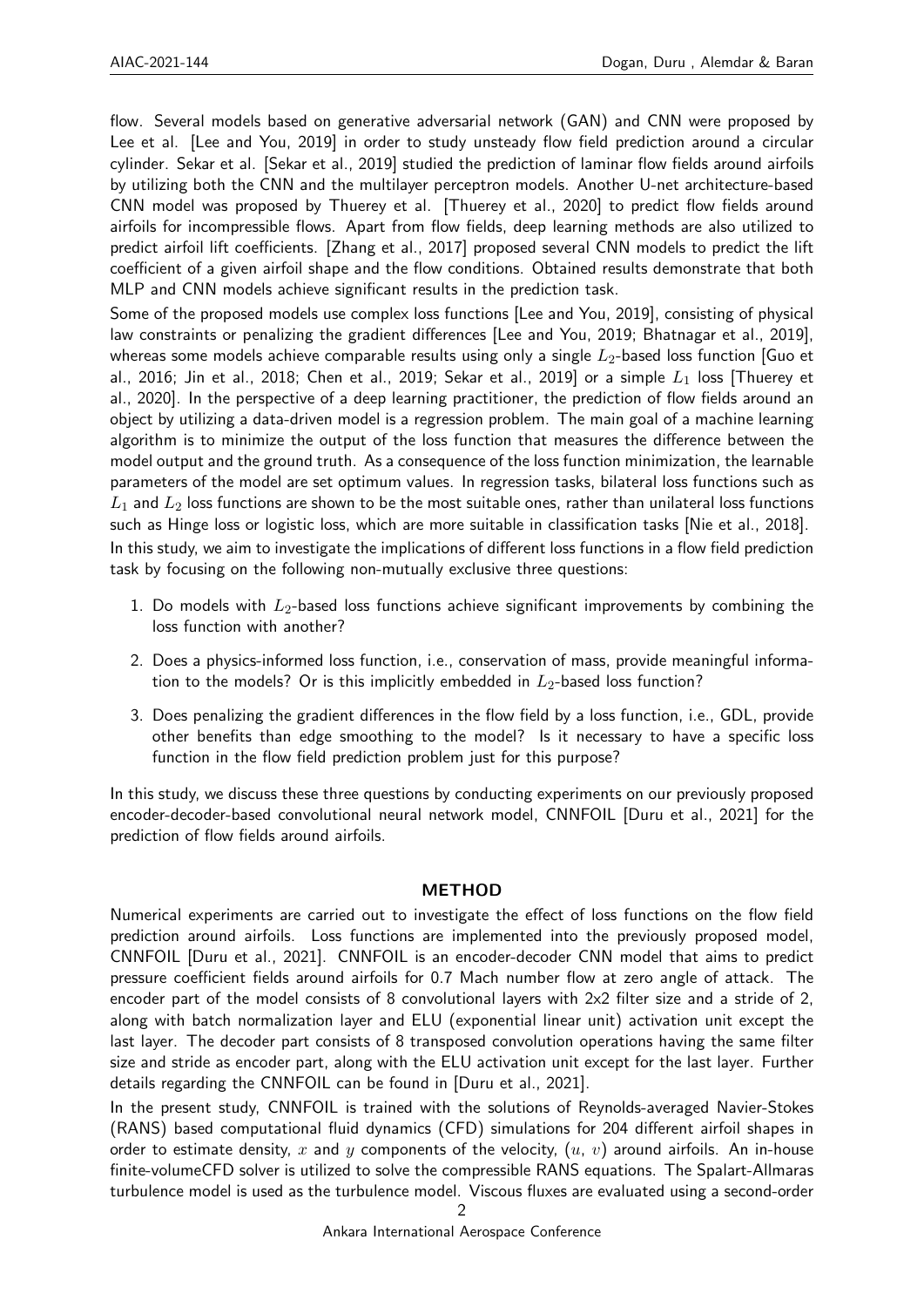central discretization scheme. A very accurate second-order HLLC flux scheme [Toro et al., 1994] is employed for inviscid fluxes. The second-order accuracy is achieved by the application of the Venkatakrishnan limiter [Venkatakrishnan, 1995]. A backward Euler time integration method with local time-stepping is employed for the temporal discretization. The generated database is divided into three sets: 149, 29 and 26 for training, validation and test sets, respectively.

Three loss functions, namely  $L_2$ ,  $L_c$  and  $L_{odd}$ , are used in the study. The contribution of each loss function to the base model is investigated by weighted combinations of  $L_c$  and  $L_{qdl}$  to the overall loss function. The base model is trained with only  $L_2$  loss function which can be expressed as follows:

$$
L_2 = \sum_{n=1}^{N} \left[ (\rho_n - \hat{\rho}_n)^2 + (u_n - \hat{u}_n)^2 + (v_n - \hat{v}_n)^2 \right]
$$
 (1)

where  $\rho$ , u, v are the ground truth of density, x-component velocity and y-component of velocity, and  $\hat{\rho}$ ,  $\hat{u}$ ,  $\hat{v}$  is the model output of those flow variables. N is the number of data points in the flow field.

 $L_c$  loss function applied in the present study is derived from the continuity equation.  $L_c$  can be defined as follows

$$
L_c = \sum_{i} \sum_{j} |(\rho_e u_e - \rho_w u_w) - (\hat{\rho}_e \hat{u}_e - \hat{\rho}_w \hat{u}_w)| + |(\rho_n u_n - \rho_s u_s) - (\hat{\rho}_n \hat{u}_n - \hat{\rho}_s \hat{u}_s)|
$$
(2)

Notice that, each pixel of the solution image is treated as a conservation volume. For a cell centered approach, we need to interpolate for the face values for density and velocity. Flow variables on each cell face are estimated by averaging the corresponding values from the two opposite side of the cell face as

$$
\Psi_e = (\Psi(i,j) + \Psi(i+1,j))/2 \qquad \Psi_w = (\Psi(i-1,j) + \Psi(i,j))/2 \n\Psi_n = (\Psi(i,j) + \Psi(i,j+1))/2 \qquad \Psi_s = (\Psi(i,j-1) + \Psi(i,j))/2
$$
\n(3)

where  $(i, j)$  denotes the cell indexes on the Cartesian grid. The subscripts (e,w,n,s) indicate the cardinal points of a cell on a 2D plane.

Gradient Difference Loss,  $L_{qdl}$  is proposed by [Mathieu et al., 2015], penalizes the gradient differences and provides a smoother image in the predictions is defined by

$$
L_{gdl}(Y,\hat{Y}) = \sum_{i,j} ||Y_{i,j} - Y_{i-1,j}|| - |\hat{Y}_{i,j} - \hat{Y}_{i-1,j}||^{\alpha} + ||Y_{i,j-1} - Y_{i,j}|| - |\hat{Y}_{i,j-1} - \hat{Y}_{i,j}||^{\alpha}
$$
 (4)

where  $Y = \{\rho, u, v\}$  and  $\hat{Y} = \{\hat{\rho}, \hat{u}, \hat{v}\}$  are the ground truth and prediction of flow variables, respectively. Parameter  $\alpha$  is chosen to be 1 in all experiments.

In our experiments, the loss function is defined as the weighted combination of loss functions mentioned before. The obtained loss function is given as

$$
Loss(Y, \hat{Y}) = \lambda_2 L_2 + \lambda_c L_c + \lambda_{gdl} L_{gdl}
$$
\n
$$
(5)
$$

The experimental matrix is listed in Table 1. In order to adapt the order of magnitudes of the loss functions,  $\lambda_c$  is chosen 100 in corresponding experiments. All three flow field channels are normalized before passing through the neural network. However, de-normalization is applied before the loss function calculation step to prevent incorrect back propagation due to the multiplication of different channels in the loss function (e.g.,  $\rho_e u_e$ ).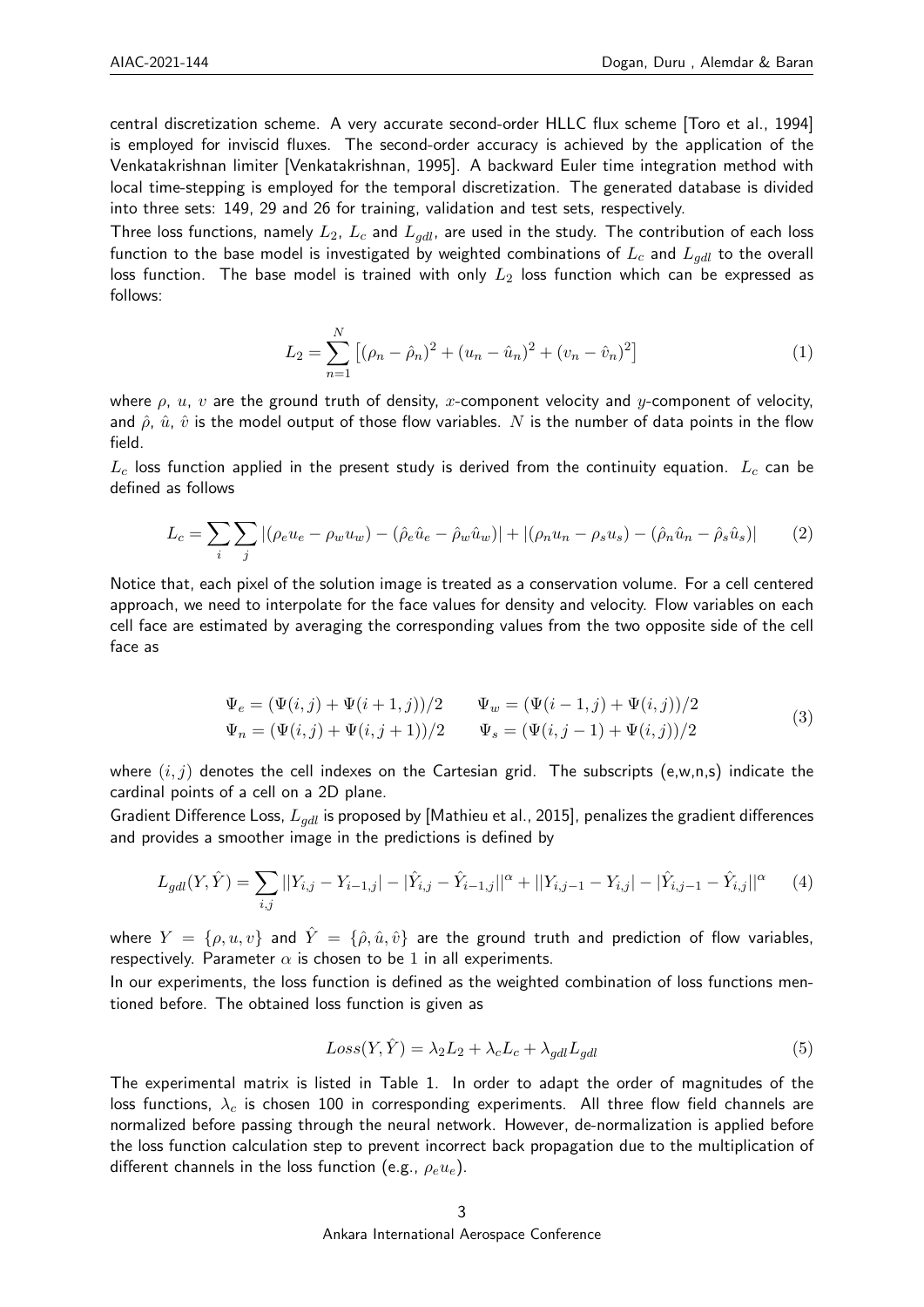| Table 1: Experiments           |             |     |  |
|--------------------------------|-------------|-----|--|
| Experiment                     | $\lambda_2$ |     |  |
| L۵                             |             |     |  |
| $L_2+L_c$                      |             | 100 |  |
| $L_2 + L_{qdl}$                |             |     |  |
| $L_2 + L_c + L_{\textit{adl}}$ |             |     |  |



Figure 1: Convergence history of  $L_2$  error function

#### RESULTS AND DISCUSSION

Training history of each case in Table 1 with respect to each error function given in Eq. 1, Eq. 2 and Eq. 4 are depicted in Fig. 1, Fig. 2 and Fig. 3, respectively. Each model is represented with a different color in the figures, as shown at the right top corner. Different shapes are embedded into the lines of each model to prevent confusion where the lines overlap.

Error functions inspection for each experiment is vital because error functions show the behavior of the model under the applied loss functions. For example, all models should exhibit convergence in  $L_2$  error since it is the base loss function in all experiments. Moreover, we expect to see relatively good convergence in  $L_c$  error in all models whether or not the model has  $L_c$  loss function since it indicates the physical conservation law of mass. In fact, we see this in Fig. 2 where  $L_c$  error decreases regardless of the existence of  $L_c$  loss function.

Fig. 1 shows that combining  $L_2$  loss function with  $L_c$  or  $L_{qdl}$  loss functions does not provide a strong contribution to minimizing the  $L_2$  error function. However, implementing  $L_c$  or  $L_{odd}$  loss functions into  $L_2$  loss function have significant effect on the convergence of mass conservation as can be seen in Fig. 2. Even, just adding the  $L_{\text{odd}}$  loss function may help to satisfy mass conservation than  $L_2$  loss function by itself. Fig. 3 shows the convergence history of  $L_{gdl}$  during the training of each case in Table 1. Fig. 3 demonstrates better convergence history of  $L_{qdl}$  for the cases in which the  $L_{gdl}$  loss function appeared. However, adding  $L_c$  loss function has an adverse effect on the  $L_{gdl}$ errors by resulting in much more  $L_{qdl}$  error than  $L_2$  loss function by itself.

Furthermore, density,  $u$  and  $v$  velocity fields of an airfoil from the test set are compared for each case in Table 1 in Fig. 4, 5 and 6, respectively. The ground truth, the prediction and the absolute error between the ground truth and the prediction for the density,  $u$  and  $v$  velocity fields are plotted in Fig. 4, 5 and 6. Even though combining  $L_c$  and/or  $L_{qdl}$  loss functions with  $L_2$  loss function improves  $L_c$  and  $L_{qdl}$  errors as shown in Fig. 2 and 3, the loss combination cases do not improve predictions significantly compared to the case in which only  $L_2$  loss function is included. This may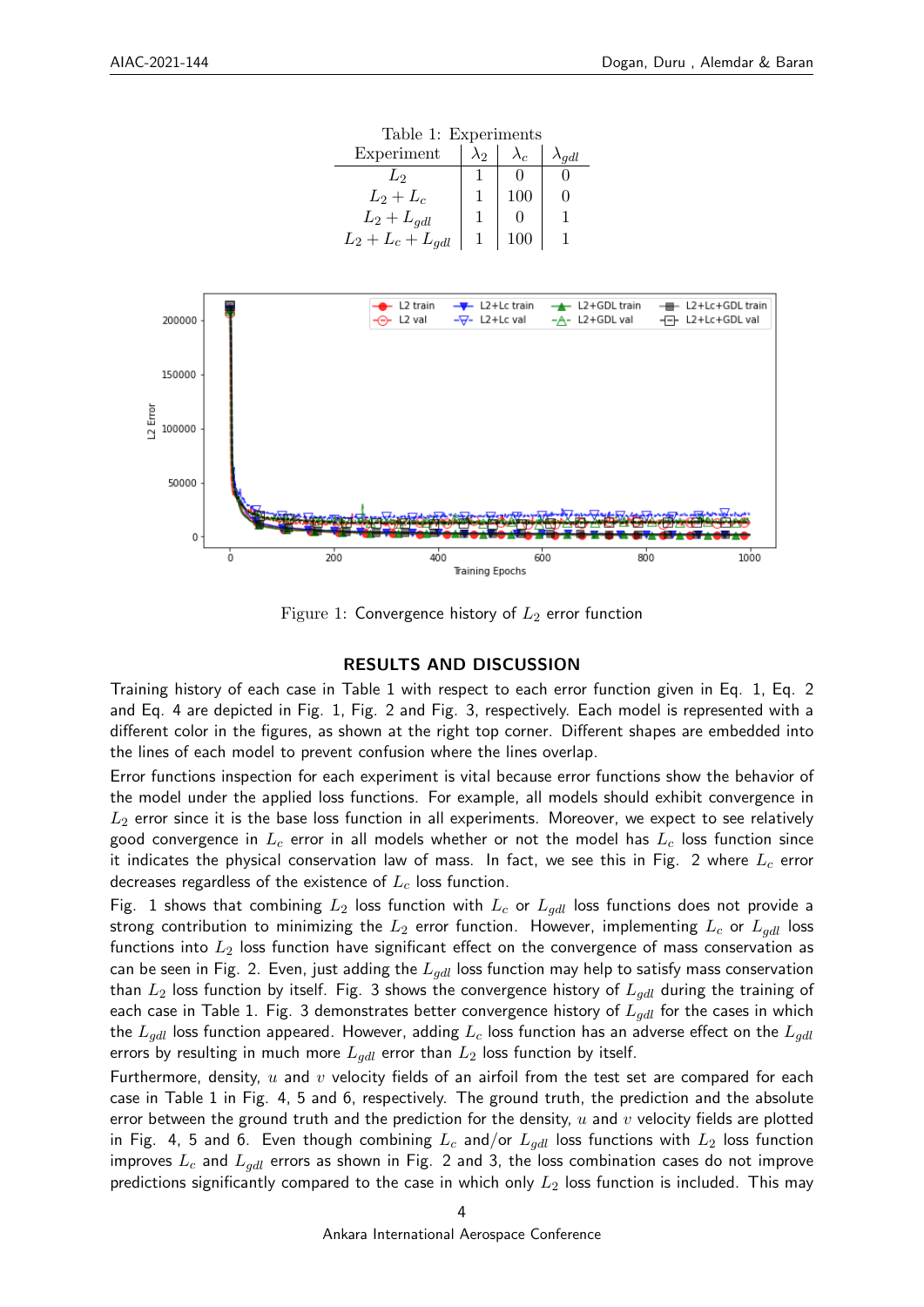

Figure 2: Convergence history of  $L_c$  error function



Figure 3: Convergence history of  $L_{gdl}$  error function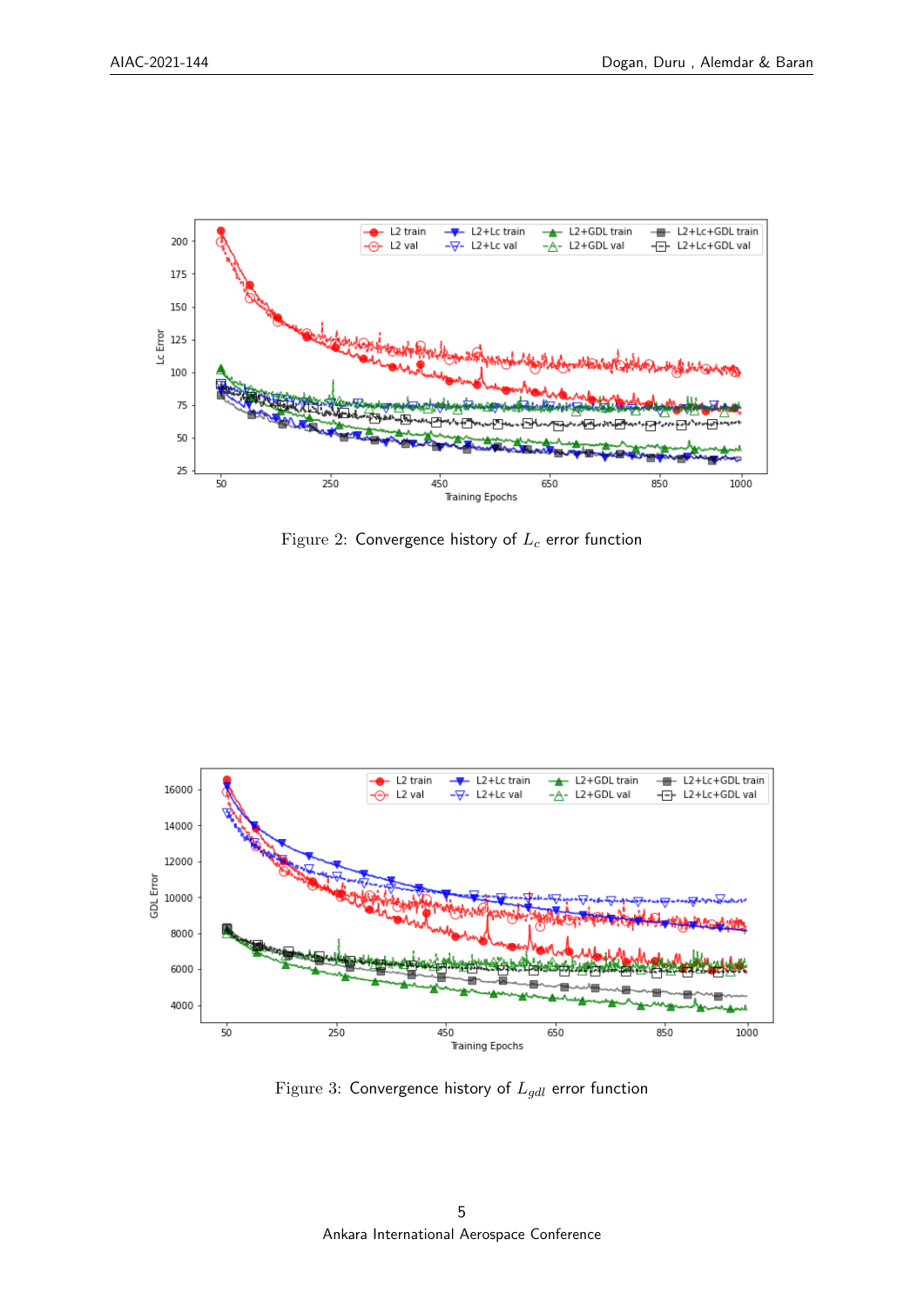

Figure 4: Density fields of LS 417 airfoil from the test set. Left column: ground truth extracted from CFD simulations, Middle column: the model output, Right Column: the absolute difference of density fields between the model output and the ground truth for (a)  $L_2$ , (b)  $L_2 + L_c$ , (c)  $L_2 + L_{gdl}$ , (d)  $L_2 + L_c + L_{gdl}.$ 

also demonstrate that  $L_2$  error function is enough to meet the convergence criteria for the training of a deep learning model. However, we can observe smooth contour lines in the cases in which  $L_{gdl}$  loss function appeared and the adverse effect of  $L_c$  loss function on the  $L_{gdl}$  errors mentioned before. Apart from the loss function comparison, the model performs reasonably well in the flow field prediction for three flow variables except for the shock waves, as can be seen in the absolute errors in Fig. 4, 5 and 6.



Figure 5: x-component velocity fields of LS 417 airfoil from the test set. Left column: ground truth extracted from CFD simulations, Middle column: the model output, Right Column: the absolute difference of density fields between the model output and the ground truth for (a)  $L_2$ , (b)  $L_2 + L_c$ , (c)  $L_2 + L_{gdl}$ , (d)  $L_2 + L_c + L_{qdl}$ .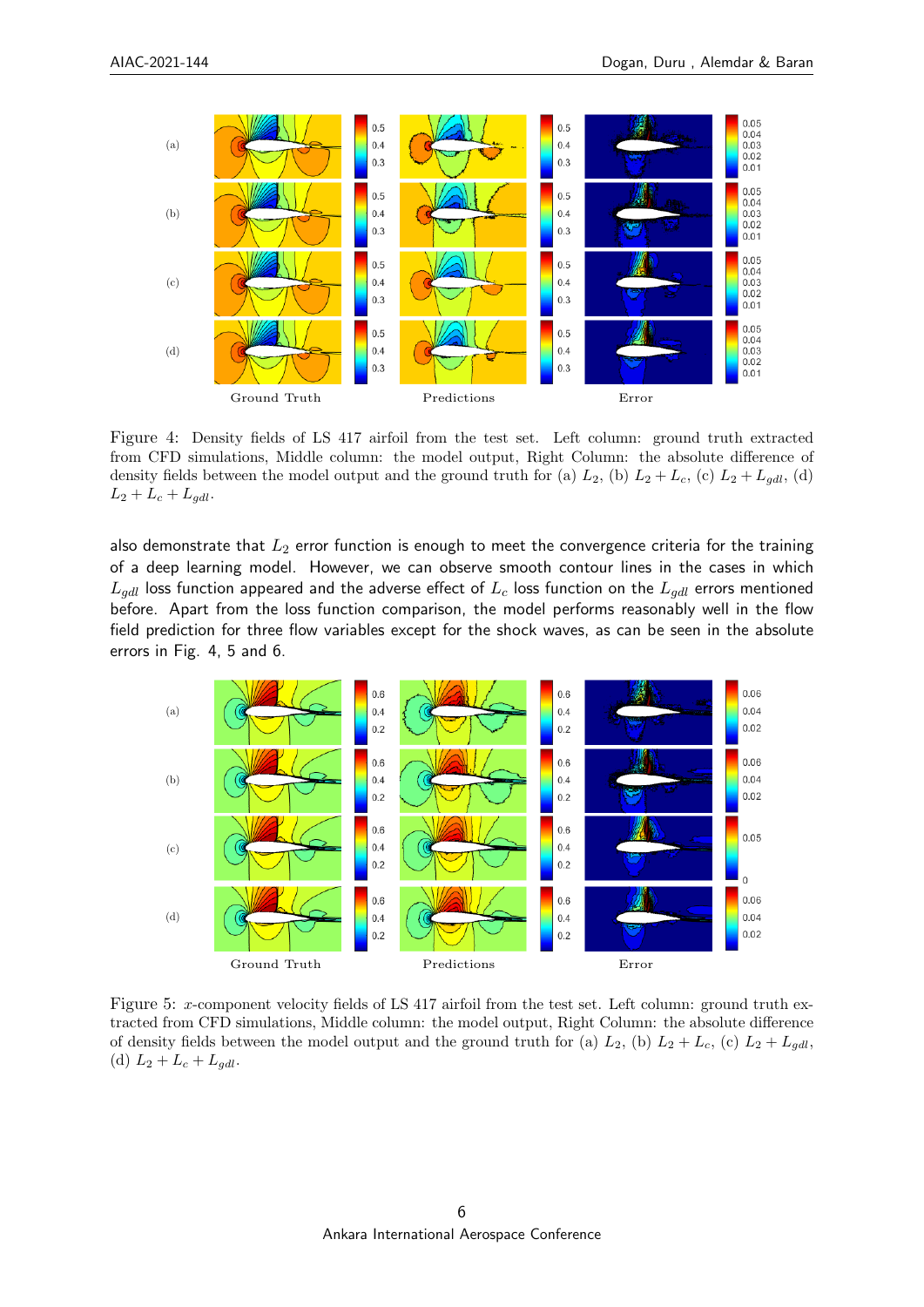

Figure 6: y-component velocity fields of LS 417 airfoil from the test set. Left column: ground truth extracted from CFD simulations, Middle column: the model output, Right Column: the absolute difference of density fields between the model output and the ground truth for (a)  $L_2$ , (b)  $L_2 + L_c$ , (c)  $L_2 + L_{gdl}$ , (d)  $L_2 + L_c + L_{gdl}$ .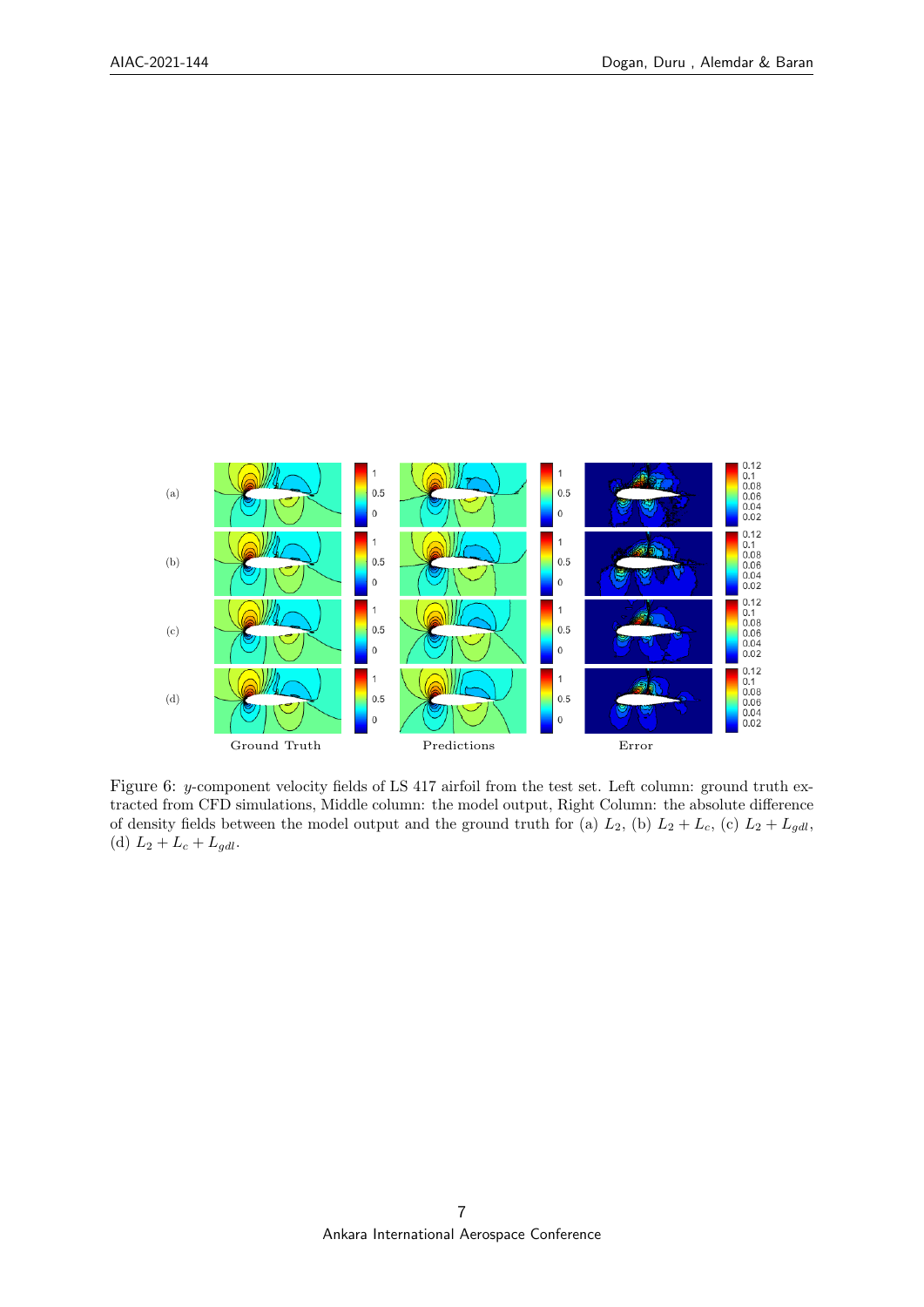# **CONCLUSIONS**

In this study, we investigated the role of loss functions utilized in deep neural network models for fluid flow studies. The experiments with different loss functions are conducted by implementing them on the previously proposed CNNFOIL model for estimating flow fields around airfoils. For the first question we had asked at the beginning, initial findings show that combining physics-informed loss function based on the conservation of mass and gradient difference loss with an  $L_2$  based loss function did not improve the flow field predictions significantly in terms of  $L_2$  error. However, the loss combinations helped to satisfy the conservation of mass and edge smoothing in the flow fields. This improvement shows that physic-informed loss functions do provide additional information along with  $L_2$ -based loss function, which answers our second question. For the last question, we see that GDL provides other benefits than edge smoothing to the model. We see that it helps to the mass of conservation almost as much as  $L_c$  loss does. A comprehensive investigation will be carried out by also examining the conservation of momentum and energy. This could help physical loss function to provide more information to the model and may lead to better results. Furthermore, conducting experiments on other neural network models to compare the loss functions can help to see more specific results and generalize the study better.